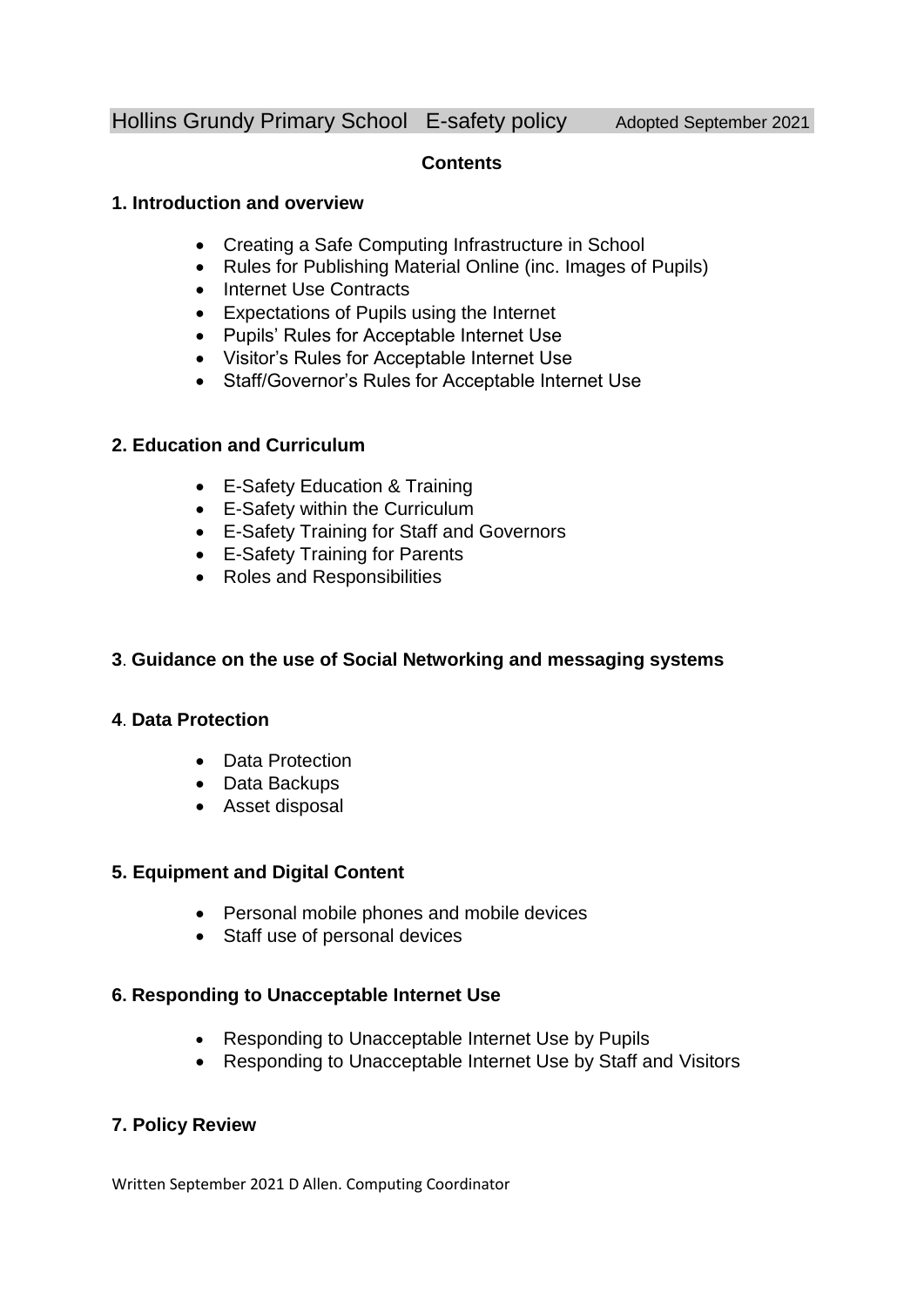# **1. Introduction and overview**

# **Creating a Safe Computing Infrastructure in School**

All users of the school's computer network have clearly defined access rights, enforced using a username/password login system. Account privileges are achieved through the file/folder permissions, and are based upon each user's particular requirements – though all children have many more limitations in place. EYFS and KS1 have standard year group logins while KS2 and staff members have individual login. This helps to protect the network from accidental or malicious attempts to threaten the security of it or the data accessible using it.

Guests (e.g. supply teachers) are requested to login using a visitor login to prevent them viewing any potentially confidential data that might be stored on the schools' drives.

A permanently-enabled filtering system is provided by the local Authority, which is designed to filter out material found to be inappropriate for use in the education environment.

Access to make changes to allow or deny access to a particular website URL can be achieved by contacting the Computing co-ordinator, who will then in turn contact the local authority to do this. All changes made to Internet filtering are logged by them to help prevent abuse of the system.

Security software is installed on all *Windows* machines to prevent any malware (e.g. virus) attacks.

Staff should be aware that Internet traffic is monitored and can be traced to the individual user. Professional conduct is essential. It is the responsibility of the user to ensure that they have logged off the system when they have completed their task and to keep their user credentials confidential to halt impersonation on the network.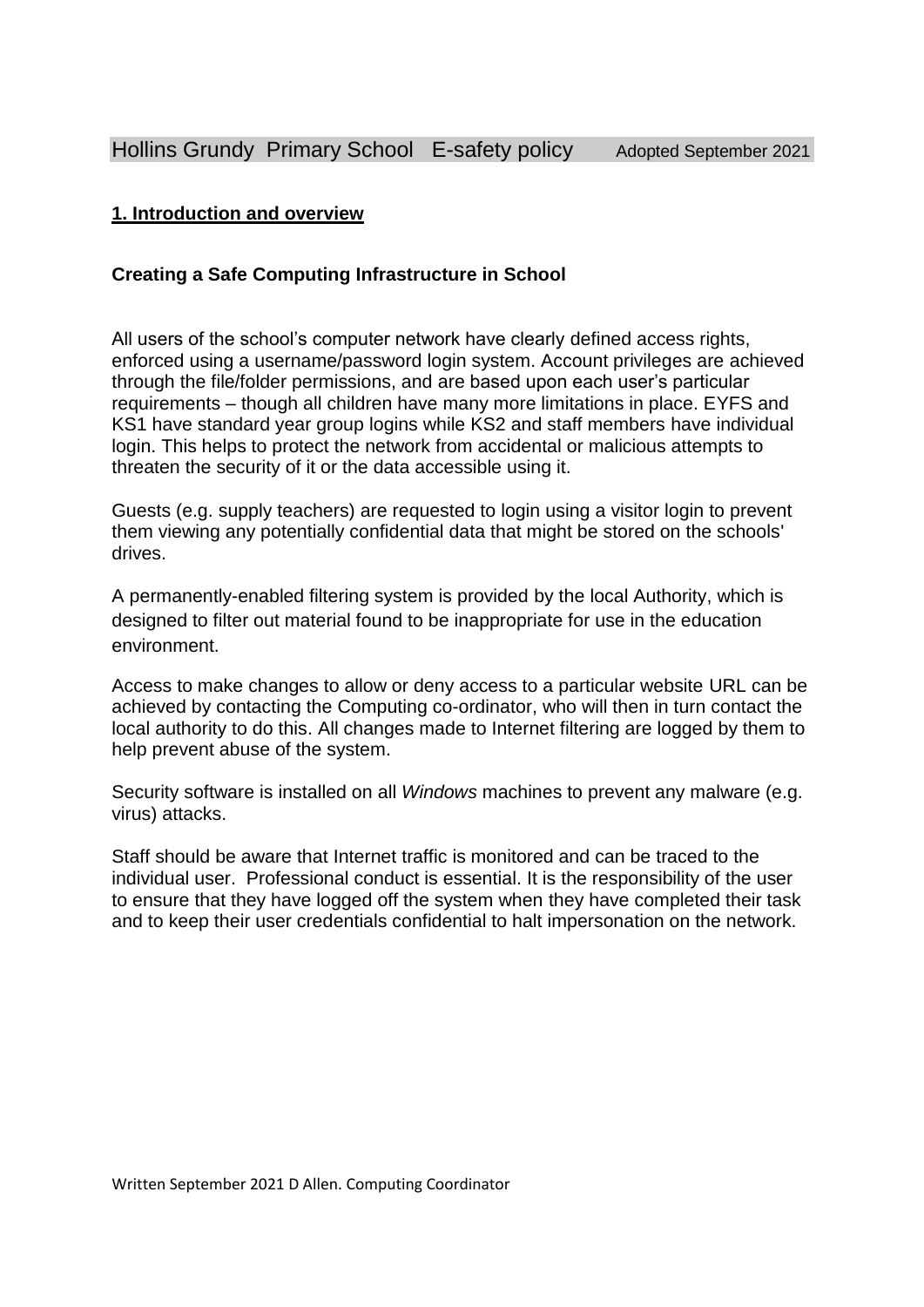# **Rules for Publishing Material Online (inc. Images of Pupils)**

Whilst we wish the school's website to be a valuable tool for sharing information and promoting children's achievements with a global audience, we do recognise the potential for abuse that material published may attract, no matter how small this risk may be. Therefore, when considering material for publication on the website, the following principles should be borne in mind, in accordance with the school's *Child Protection Policy*:

- If an image/audio/video recording of a child is used then the relevant permissions must be checked first and they should not be named
- Files should be appropriately named in accordance with these principles
- Only images of children in suitable dress should be used and group photographs are preferred in preference to individual photographs.
- Parents are given the opportunity to withdraw permission for the school to publish images/audio/video of their child on the school website.
- Content should not infringe the intellectual property rights of others copyright may apply to: text, images, music or video that originate from other sources. All copied or embedded content should be properly referenced.
- Content should be polite and respect others.
- Material should be proof-read

Comments submitted to posts on the website must be moderated by the post's author before being published (to ensure they are appropriate and reveal no personal information).

Children will likely use a variety of online tools for educational purposes during their time at the school. They will be asked to only use their first name or a suitable avatar for any work that will be publicly accessible and be required to follow the principles listed above before sending any work for publishing. Staff should encourage contributions that are worthwhile and develop a particular discussion topic.

When photo/videos of school events (e.g. plays) are permitted to be taken by watching parents for personal memories, they will asked not published them onto any public area of the Internet, including social networking sites.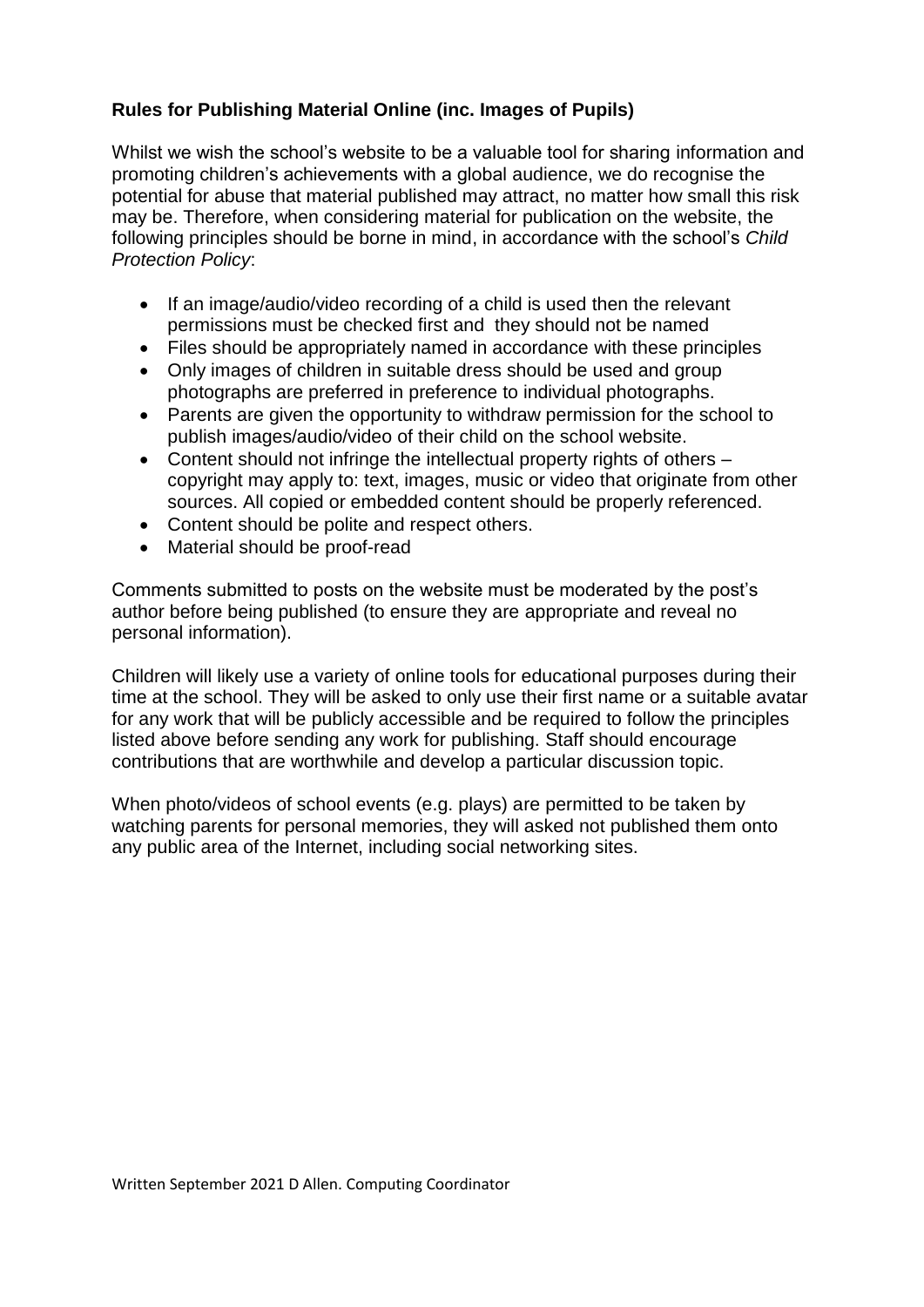## **Internet Use Contracts**

Educational use of the Internet is characterised by activities that provide children with appropriate learning experiences. Clear rules which help children develop a responsible attitude to the use of the Internet have been devised. Clear expectations and rules regarding use of the Internet will be explained to all classes. A copy of the *School Pupil and Parent Acceptable Use Policy* will be given out annually at the new Reception parents' meeting and sent home to the parents/guardians of any new child who starts at Hollins Grundy. A copy is available on the school website to ensure that everybody is made aware of them.

- Pupils will need to agree to use it in a safe and responsible way, observing all of the restrictions explained to them.
- Parents will need to acknowledge that whilst the school will take reasonable precautions to prevent children from accessing inappropriate materials, the school will not ultimately be held responsible for the nature of the content they access and that they will be deemed to be accountable for their own actions.

### **General**

Pupils are responsible for good behaviour on the Internet just as they are in a classroom or a school corridor. General school rules apply.

The Internet is provided for pupils to conduct research and communicate with others. Parents' permission is required. Remember that access is a privilege, not a right and that access requires responsibility.

Computer storage areas such as pen drives and CDs will be treated like school trays/drawers. Staff may review files and communications to insure that users are using the system responsibly. Users should not expect that files stored on servers or disks would always be private.

During school, teachers will guide pupils toward appropriate materials. Outside of school, families bear responsibility for such guidance, as they must also exercise with information sources such as television, telephones, movies, radio and other potentially offensive media.

# **Expectations of Pupils using the Internet**

All pupils are expected to read and agree the Internet Agreement.

Pupils are only permitted to use school assigned email accounts. All email will be moderated and monitored by the class teacher. The use of unfiltered web-based email (such as Hotmail) is not permitted.Children must not to use any rude language in their email communications and contact only people they know or those the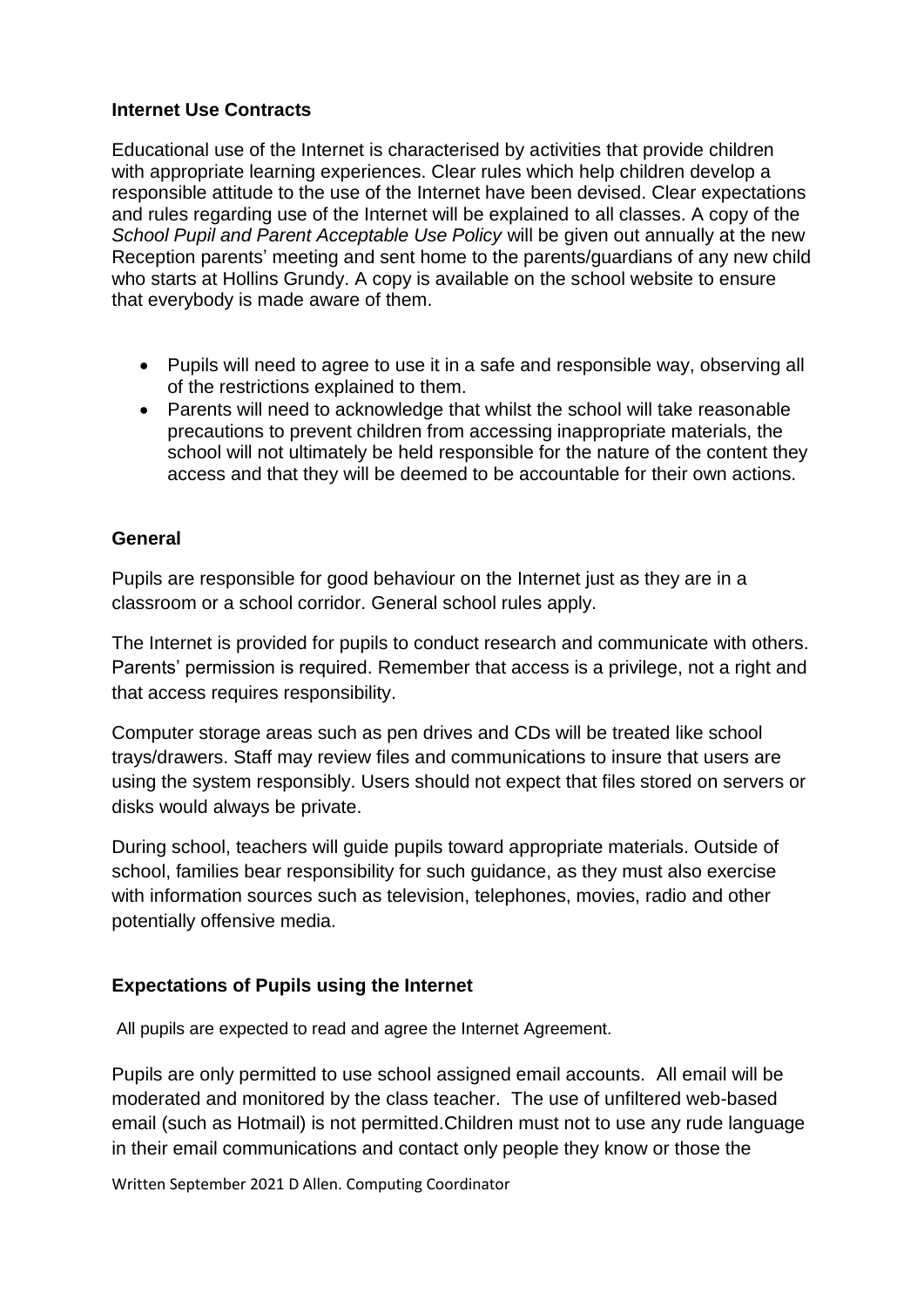teacher has approved. They have been taught the rules of etiquette in email and are expected to follow them.

Pupils must ask permission before accessing the Internet and have a clear idea why they are using it.

Pupils using the Internet are expected not to deliberately seek out offensive materials. Should any such material be encountered accidentally, or if any child finds themselves uncomfortable or upset by anything they discover on the Internet, they will click on The Hector's World Safety Button™ (a child-activated safety tool which children can use if something on-screen upsets or worries them) immediately and report it immediately to the supervising adult. (Any adult should report it to the Computing coordinator or Head Teacher immediately and complete an inacceptable use pro-forma). Arrangements can then be made to request that site is blocked/filtered.

# **Pupils' Rules for Acceptable Internet Use**

- I will ask permission from a member of staff before using the Internet.
- I will respect the facilities on offer by using them safely and appropriately.
- I will not deliberately seek out inappropriate websites.
- I will report any unpleasant material to a member of staff immediately because this will help protect other pupils and myself.
- I will not download/install program files.
- I will ask permission before completing and sending forms/emails.
- I will be polite and respect others when communicating over the Internet.
- I will not give out any personal information over the Internet.
- I will not share my login details for websites with others.
- I understand that the school may check my computer files and monitor the Internet sites I visit.

Children should be encouraged to choose strong (hard to guess) passwords to ensure no unauthorised people gain access to any of their accounts.

### **Visitor's Rules for Acceptable Internet Use**

Whilst the nature of a visitor's Internet use will clearly vary depending upon the purpose of their visit, it is still important to explain the school's expectations and rules regarding safe and appropriate Internet use to them. These differ slightly to those given to pupils to acknowledge the different situations in which visitors will likely be using the Internet: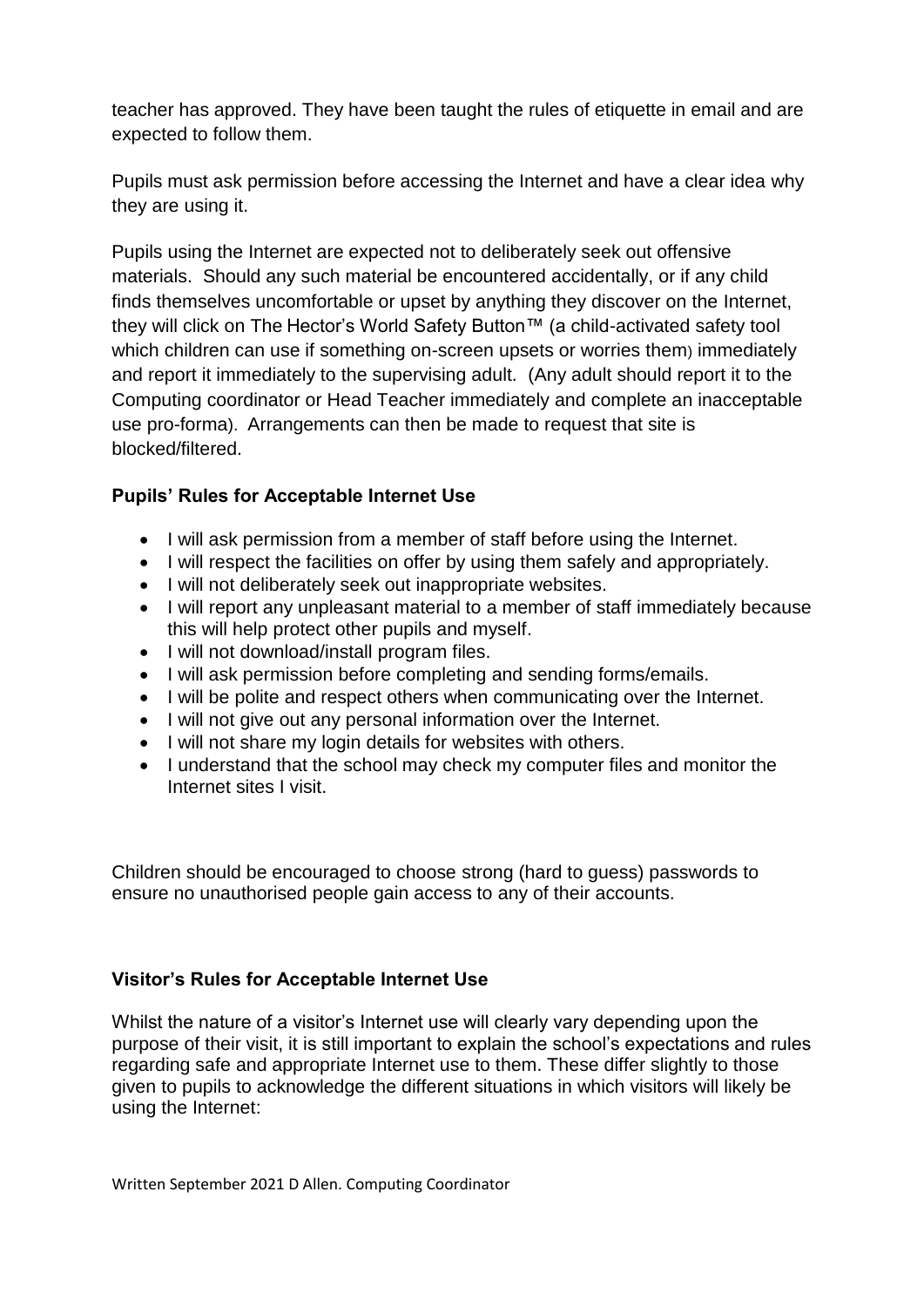- I will respect the facilities on offer by using them safely and appropriately.
- I will not use the Internet for: personal financial gain, political purposes, advertising, personal or private business.
- I will not deliberately seek out inappropriate websites.
- I will report any unpleasant material to a member of staff immediately because this will help protect myself and others.
- I will not download/install program files to prevent data from being corrupted and to minimise the risk of viruses.
- I will be polite and respect others when communicating over the Internet.
- I will not share my login details for websites with others.
- I will not carry out personal or unnecessary printing when using the Internet due to the high cost of ink.
- I understand that the school may check my computer files and monitor the Internet sites I visit.
- I will only access the school network via the school quest account.

An agreed process being in place for the provision of temporary access of "guests" (e.g. trainee teachers, visitors) onto the school system. All "guests" must be made aware of the staff AUP / Code of conduct and e-Safety policy.

# **Staff/Governor's Rules for Acceptable Internet Use**

Staff and governors are contractually obliged to use the Internet safely, appropriately and professionally within school, following the same expectations and rules as given to visitors. They are aware that they are role models for others and so should promote and model the high expected standards of behaviour at all times.

Whilst checking of personal sites (e.g. emails) is permitted outside of pupil contact time, it is recognised that this should only happen for brief periods of time and is merely a privilege (not a right) and thus can be removed at any time.

 users must immediately report any suspicion or evidence that there has been a breach of security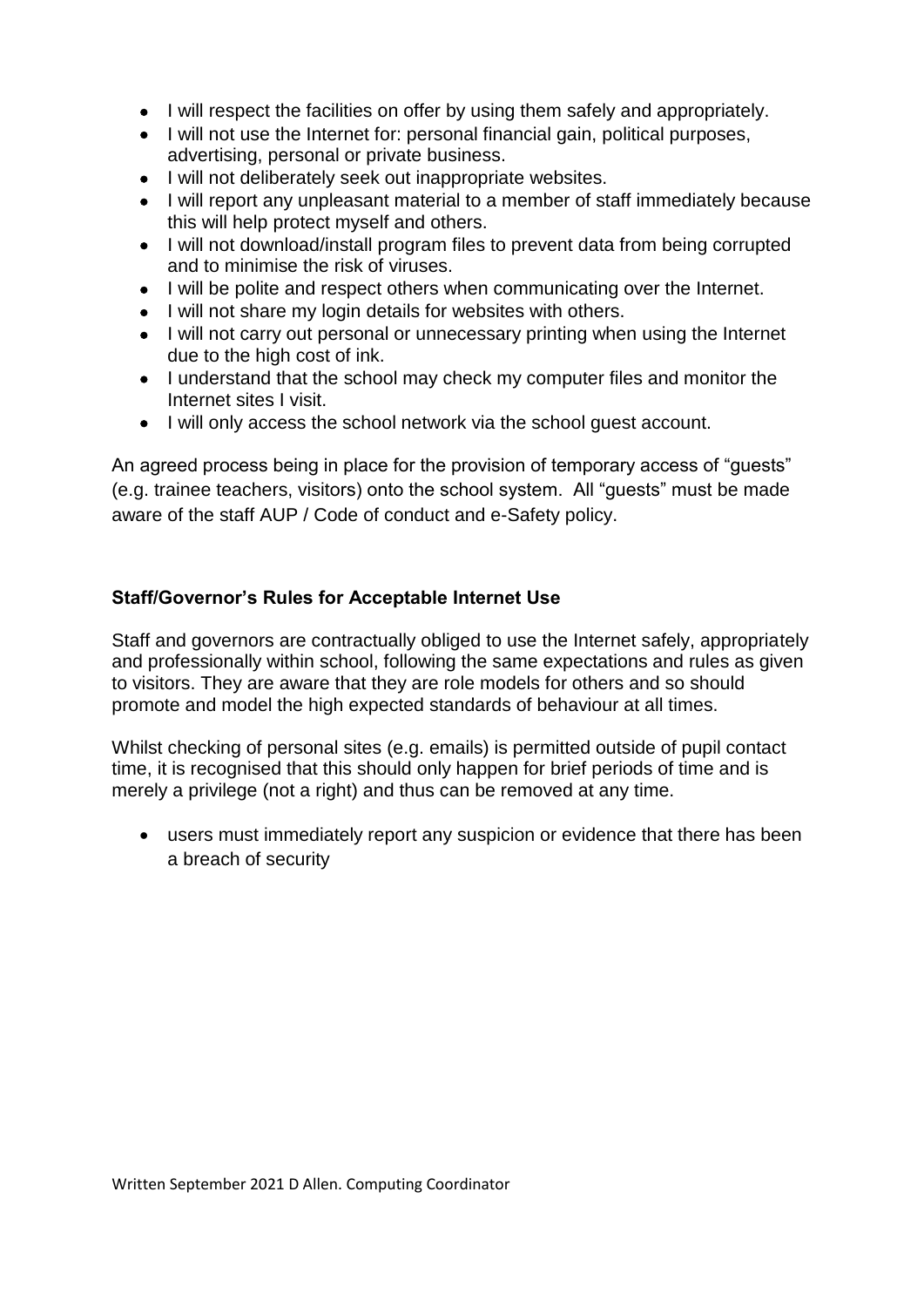# **2. Education and Curriculum**

# **E-Safety Education & Training**

Whilst regulation and technical solutions are very important, their use must be balanced by educating users of potential e-safety risks as well as how to develop safe and responsible behaviours to minimise them, wherever and whenever they go online.

Access to the school network and internet will be controlled with regard to:

The internet feed will be controlled with regard to**:**

- the school maintaining a managed filtering service provided by an educational provider
- any filtering issues being reported immediately
- The Computing System of the school will be monitored with regard to:
- the school's technical support regularly monitoring and recording the activity of users on the school ICT systems
- e-Safety incidents being documented and reported immediately to the Computing coordinator or Headteacher or SAFEGUARDING coordinator who will arrange for these to be dealt with immediately in accordance with the AUP.

| Role                              | <b>Responsibility</b>                                                                                                                |
|-----------------------------------|--------------------------------------------------------------------------------------------------------------------------------------|
| <b>Governors</b>                  | Approve and review the effectiveness of the e-Safety Policy<br>٠                                                                     |
| <b>Head Teacher</b><br>and Senior | Ensure that all staff receive suitable CPD to carry out their e-Safety roles<br>$\bullet$                                            |
| <b>Leaders</b>                    | Create a culture where staff and learners feel able to report incidents                                                              |
|                                   | Ensure that there is a system in place for monitoring e-Safety                                                                       |
|                                   | Follow correct procedure in the event of a serious e-Safety allegation being made<br>$\bullet$<br>against a member of staff or pupil |
|                                   | Inform the local authority about any serious e-Safety issues<br>٠                                                                    |
|                                   | Ensure that the school infrastructure/network is as safe and secure as possible                                                      |
|                                   | Ensure that policies and procedures approved within this policy are implemented                                                      |

### **Roles and Responsibilities**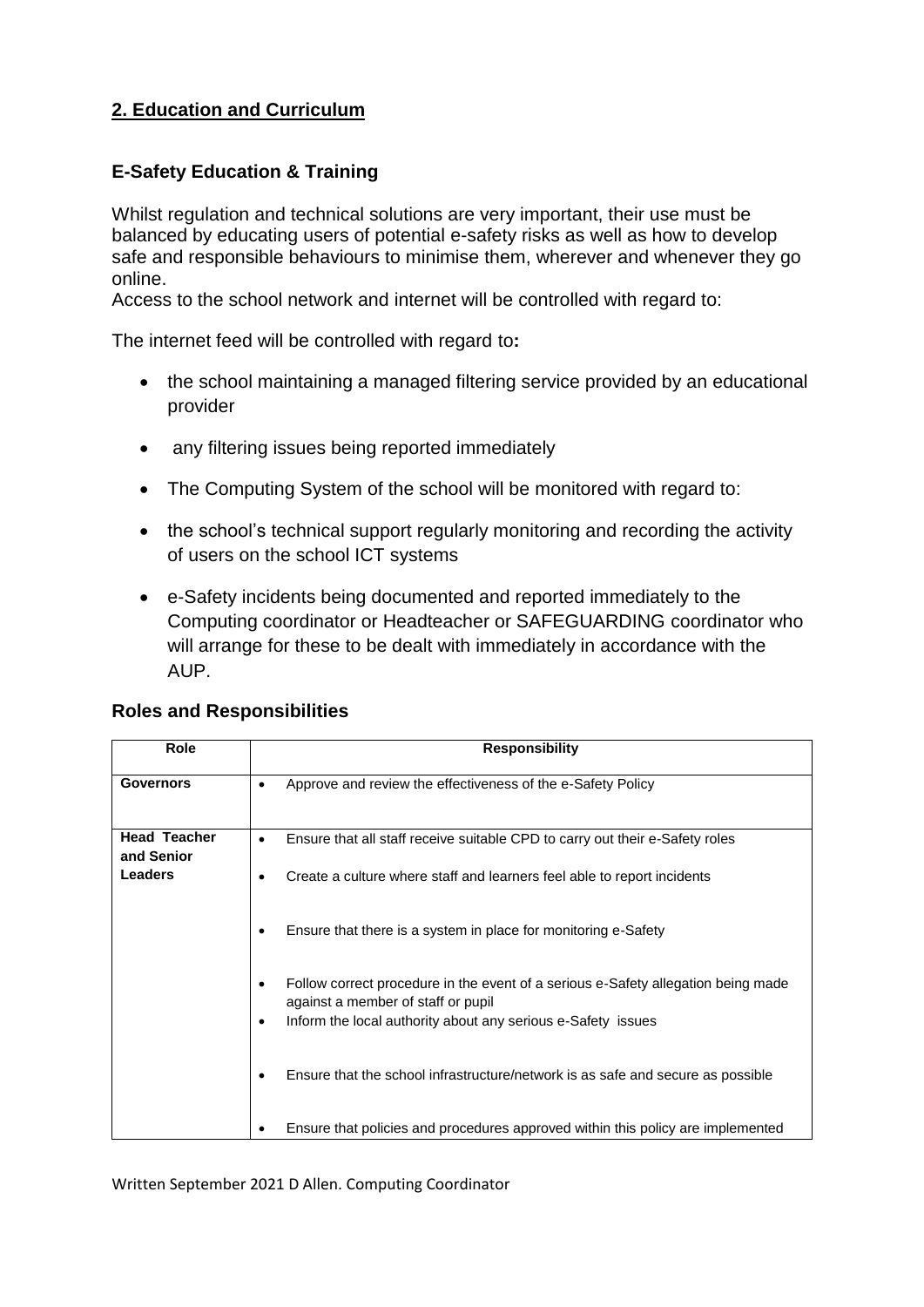| e-Safety<br>Leader/computing<br>coordinator | Log, manage and inform others of e-Safety incidents                                                                                                                          |
|---------------------------------------------|------------------------------------------------------------------------------------------------------------------------------------------------------------------------------|
|                                             | Review e-Safety policies and documents                                                                                                                                       |
|                                             | Ensure all staff are aware of the procedures outlined in policies relating to e-Safety                                                                                       |
|                                             | Meet with Senior Leadership Team and e-Safety Governor to discuss incidents and<br>developments<br>Coordinate work with the school's designated Child Protection Coordinator |

| <b>Teaching and</b>                 | Participate in any training and awareness raising sessions<br>$\bullet$                                                                                                            |
|-------------------------------------|------------------------------------------------------------------------------------------------------------------------------------------------------------------------------------|
| <b>Support Staff</b>                | Read, understand and sign the Staff AUP<br>$\bullet$                                                                                                                               |
|                                     | Act in accordance with the AUP and e-Safety Policy<br>$\bullet$                                                                                                                    |
|                                     | Report any suspected misuse or problems to the e-Safety Leader                                                                                                                     |
|                                     | Monitor ICT activity in lessons.<br>$\bullet$                                                                                                                                      |
| <b>Pupils</b>                       | Read, understand and sign the Pupil AUP and the agreed class internet rules<br>$\bullet$                                                                                           |
|                                     | Participate in e-Safety activities, follow the AUP and report any suspected misuse<br>$\bullet$                                                                                    |
|                                     | Understand that the e-Safety Policy covers actions out of school that are related to their<br>$\bullet$<br>membership of the school                                                |
| <b>Parents and</b><br><b>Carers</b> | Endorse (by signature) the Pupil AUP<br>$\bullet$                                                                                                                                  |
|                                     | Discuss e-Safety issues with their child(ren) and monitor their home use of Computing<br>$\bullet$<br>systems (including mobile phones tablets and games devices) and the internet |
|                                     | Access the school website in accordance with the relevant school AUP<br>$\bullet$                                                                                                  |
|                                     | Keep up to date with issues through newsletters and other opportunities<br>$\bullet$                                                                                               |
|                                     | Inform the Headteacher of any e-Safety issues that relate to the school<br>$\bullet$                                                                                               |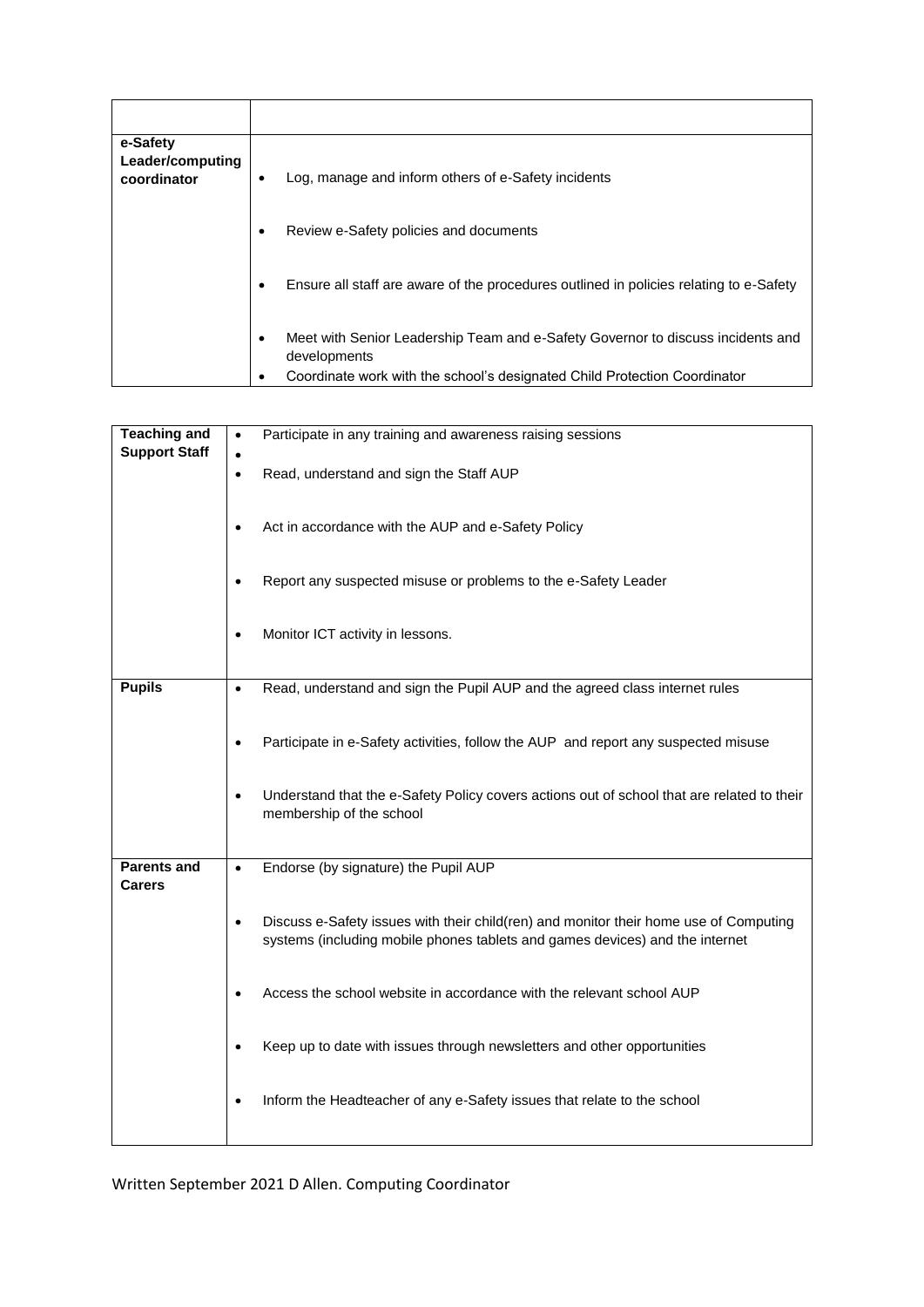| <b>Technical</b><br><b>Support</b> | Ensure the school's ICT infrastructure is as secure as possible                                                                                                          |
|------------------------------------|--------------------------------------------------------------------------------------------------------------------------------------------------------------------------|
| <b>Provider</b>                    | Maintain and inform the Senior Leadership Team of issues relating to filtering<br>٠                                                                                      |
|                                    | Keep up to date with e-Safety technical information and update others as relevant<br>٠                                                                                   |
|                                    | Ensure use of the network is regularly monitored in order that any misuse can be<br>$\bullet$<br>reported to the e-Safety Leader/computing coordinator for investigation |
|                                    | Ensure monitoring systems are implemented and updated<br>٠                                                                                                               |
|                                    | Ensure all security updates are applied (including anti-virus and Windows)<br>٠                                                                                          |
| <b>Community</b><br><b>Users</b>   | Sign and follow the Guest/Staff AUP before being provided with access to school<br>systems                                                                               |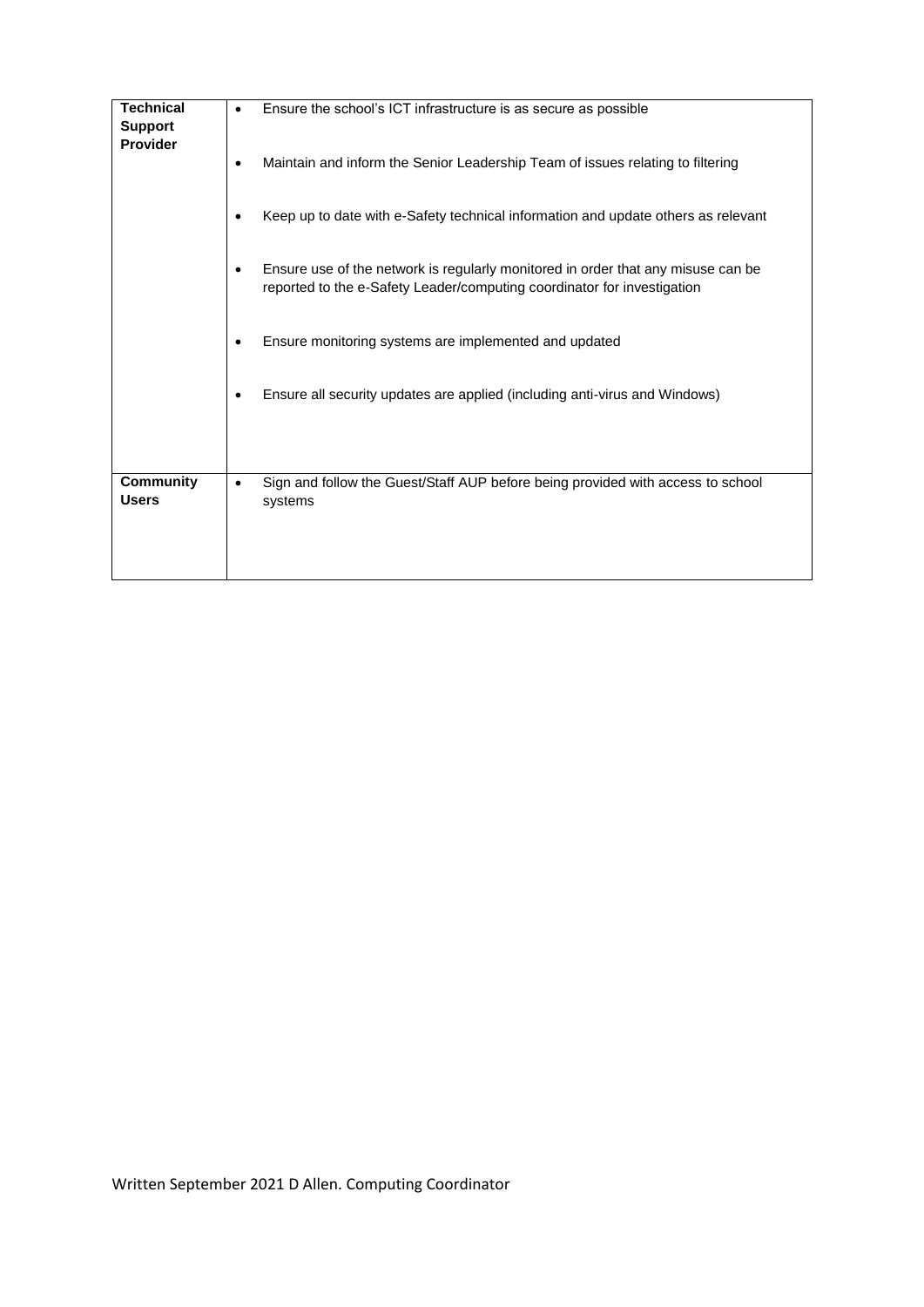### **2. E-Safety education**

E-Safety education will be provided in the following ways:

### **E-Safety within the Curriculum**

Early Years Foundation Stage and Key Stage 1

At this level, use of the Internet will either be quite heavily supervised or based around pre-selected, safe websites. Children will be regularly reminded about how to always take care when clicking and to seek help/advice from an adult if they see anything that makes them unhappy or that they are unsure about.

#### Lower Key Stage 2

Children will now be given more opportunities to develop their digital literacy skills (e.g. sending polite and friendly messages online to other children, the need to create strong passwords etc). They will be shown how to develop a responsible attitude towards searching the World Wide Web and will be reminded of the need to report any concerns they have. The importance of creating strong passwords and the benefits of only joining child-friendly websites will also be taught.

#### Upper Key Stage 2

Children will now be encouraged to become more independent at researching for information on the World Wide Web, being taught the necessary skills to critically evaluate sites for accuracy and suitability. They will be supported in using online collaboration tools more for communicating and sharing ideas with others, including being taught the need for not revealing personal information to strangers. The aim is to teach them how to manage and deal with risks they encounter by themselves, whilst at the same time encouraging them to become positive users of both new and emerging technologies.

Pupils are taught about how images can be manipulated in their eSafety education programme and also taught to consider how to publish for a wide range of audiences which might include governors, parents or younger children as part of their computing scheme of work;

Pupils are advised to be very careful about placing any personal photos on any 'social' online network space. They are taught to understand the need to maintain privacy settings so as not to make public, personal information.

Pupils are taught that they should not post images or videos of others without their permission. We teach them about the risks associated with providing information with images (including the name of the file), that reveals the identify of others and their location, such as house number, street name or school. We teach them about the need to keep their data secure and what to do if they are subject to bullying or abuse.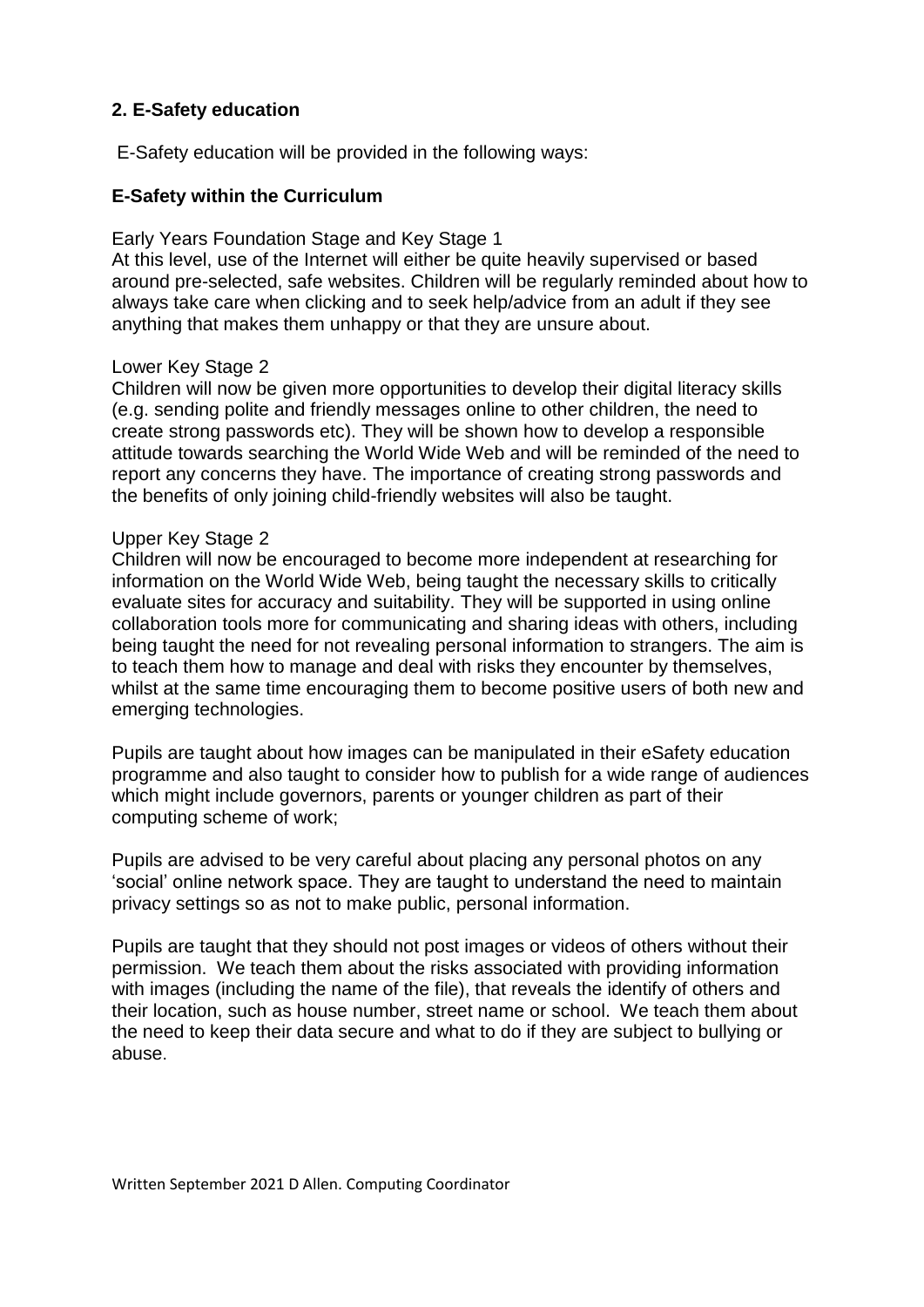## **E-Safety Training for Staff and Governors**

Staff and governors receive regular training about how to protect and conduct themselves professionally online and to ensure that they have a good awareness of issues surrounding modern technologies, including safeguarding. They are also directed to relevant websites to help support their understanding of these issues.

### **E-Safety Training for Parents**

The school understands that everyone has a role to play in empowering children to stay safe while they enjoy new technologies, just as it is everyone's responsibility to keep children safe in the non-digital world.

For these reasons, the school provides opportunities for parents/carers to receive esafety education and information (e.g. via the school website and during annual 'New to Year group' meetings )to enable them to better understand the issues surrounding new technologies and to help them support their children in developing good e-safety behaviour – this includes delivery via newsletters and the school website.

### **3 .Guidance on the use of Social Networking and messaging systems**

The school blocks/filter access to social networking sites or newsgroups unless there is a specific approved educational purpose.

The school recognises that many staff will actively use *Facebook*, *Twitter* and other such: social networking, blogging and messaging services, including to support their own professional development by developing personal learning networks with other educational practitioners.

Staff must recognise that it is not appropriate to discuss issues relating to children or other staff via these networks – discretion and professional conduct is essential. They are encouraged to review their privacy settings to make sure that their profiles and photographs are not viewable by the general public.

In accordance with school's Safeguarding/*Child Protection Policy/Code of Conduct*, it is never acceptable to accept a friendship request from a child from the school as in almost all cases children of primary age using such networks will be breaching the terms and conditions of use of those networks. It is also extremely inadvisable to accept as friends ex-pupils who are still minors to again avoid any possible misinterpretation of their motives or behaviour which could be construed as grooming.

Staff should not give their personal contact details to pupils including e-mail, home or mobile telephone numbers. All correspondence should be via school systems.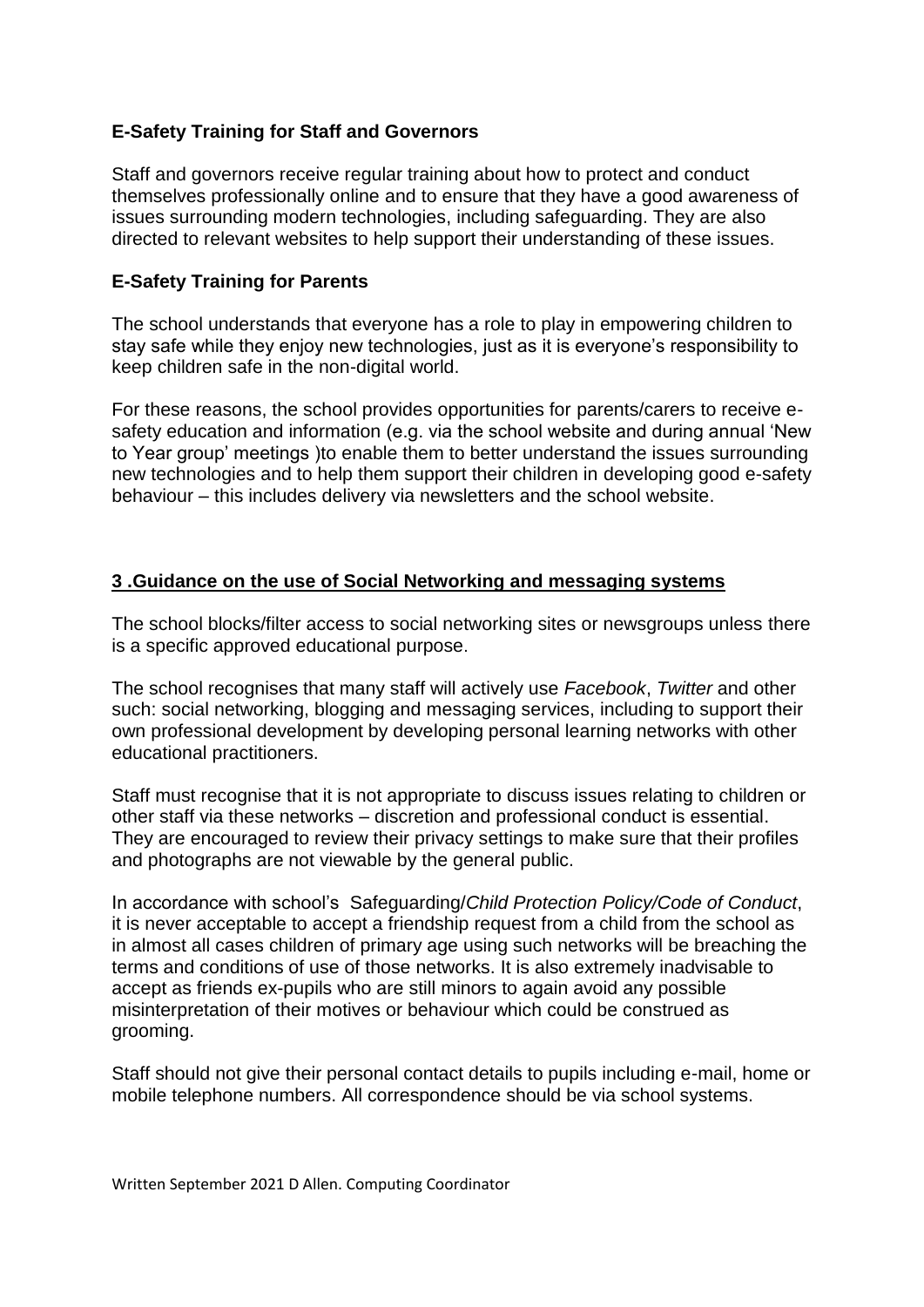# **4 .Data Protection**

All data held on the school's network is subject to the *Data Protection Act 1998* and the school's *Child Protection Policy*. At this school:

- We ensure staff know who to report any incidents where data protection may have been compromised.
- All staff are DBS checked and records are held in one central record

We ensure ALL the following school stakeholders sign an Acceptable Use Agreement form. We have a system so we know who has signed.

- o staff,
- o governors,
- o pupils
- o parents
- We follow LEA guidelines for the transfer of any data, such as reports of children, to professionals working in the Local Authority or their partners in Children's Services / Family Services, Health, Welfare and Social Services.
- School staff and governors have access to authority approved email via Office 365 and ask that they follow the security processes required by those systems.
- Unlicensed or personal software must not be installed on the school's hardware or connected in any way to the school's equipment or systems. If software is deemed to be of use to the school then it should be duly acquired by the school under licence.
- Where data of a personal nature such as: school reports, IEPs, correspondence and assessment data is taken home on a school laptop or other portable storage media, it must be recognised that this data comes under the *Data Protection Act* and is subject to the school's *Child Protection Policy*. Care must therefore be taken to ensure its integrity and security. It should be removed from any portable device including USB pens and memory cards as soon as possible.
- Where authorisation has been given to a specific user to use a portable storage medium (e.g. memory stick) it is his/her responsibility to ensure that it does not transmit any viruses onto the school's network. It is recommended that pupils refrain from using such media unattended.
- Staff are encouraged to use the drives on the school network as a central repository for documents such as policy and planning files. Confidential pupil data may be safely stored here as access is only permissible through login by a member of school staff.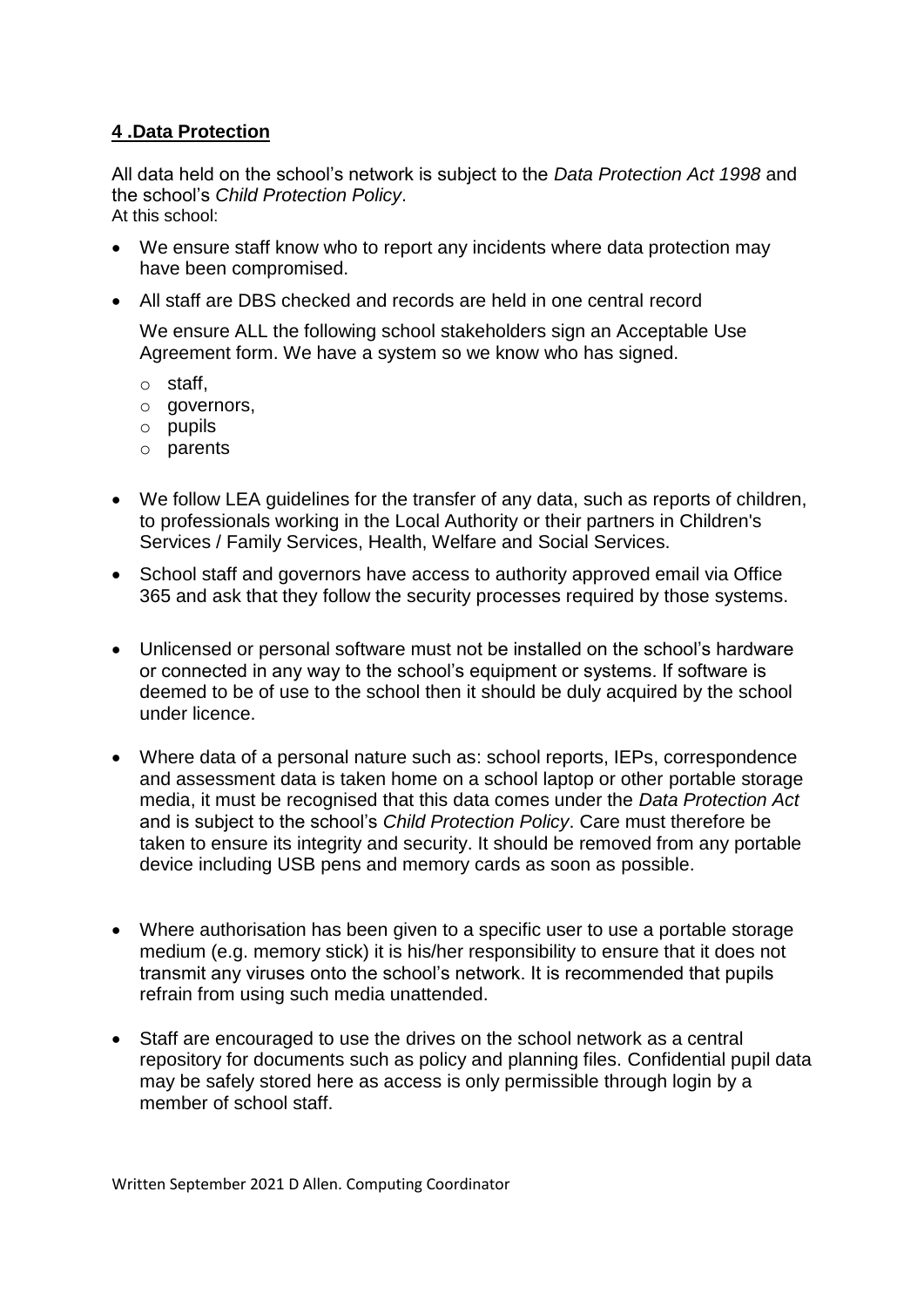- We ask staff to undertaken at least annual house-keeping to review, remove and destroy any digital materials and documents which need no longer be stored.
- All pupil work is stored in a folder on the network. Children's' files cannot be moved or deleted whilst logged onto a machine as a pupil user.

### **Data Backups**

Data stored on the school's networked drives are backed up regularly so that copies of files may be recovered if the original becomes either lost or damaged.

### **Asset disposal**

Details of all school-owned hardware will be recorded in a hardware inventory.

Details of all school-owned software will be recorded in a software inventory.

All redundant equipment will be disposed of through an authorised agency.

Disposal of any equipment will conform to [The Waste Electrical and Electronic](http://www.legislation.gov.uk/uksi/2006/3289/pdfs/uksi_20063289_en.pdf)  [Equipment Regulations 2006](http://www.legislation.gov.uk/uksi/2006/3289/pdfs/uksi_20063289_en.pdf) and/or [The Waste Electrical and Electronic Equipment](http://www.legislation.gov.uk/uksi/2007/3454/pdfs/uksi_20073454_en.pdf)  [\(Amendment\) Regulations 2007.](http://www.legislation.gov.uk/uksi/2007/3454/pdfs/uksi_20073454_en.pdf)

### **5. Equipment and Digital Content**

### **Personal mobile phones, iPhone watches and other mobile devices**

- Designated *'no mobile phone use allowed'* areas are situated in the setting, and signs to this effect are to be displayed throughout.
- Mobile phones/devices brought into school are entirely at the staff member, pupils & parents' or visitors own risk. The School accepts no responsibility for the loss, theft or damage of any phone or hand held device brought into school.
- The School does not allow pupils to bring mobile phones/iPhone watches into school.
- If a pupil brings a mobile phone/iPhone watch/ mobile device is brought into school it must be turned off (not placed on silent) and stored in the office. They must remain turned off and out of sight until the end of the day.
- Staff members may use their phones during school break times, except in restricted areas .
- All visitors are requested to keep their phones on silent.
- The recording, taking and sharing of images, video and audio on any mobile phone is to be avoided; except where it has been explicitly agreed otherwise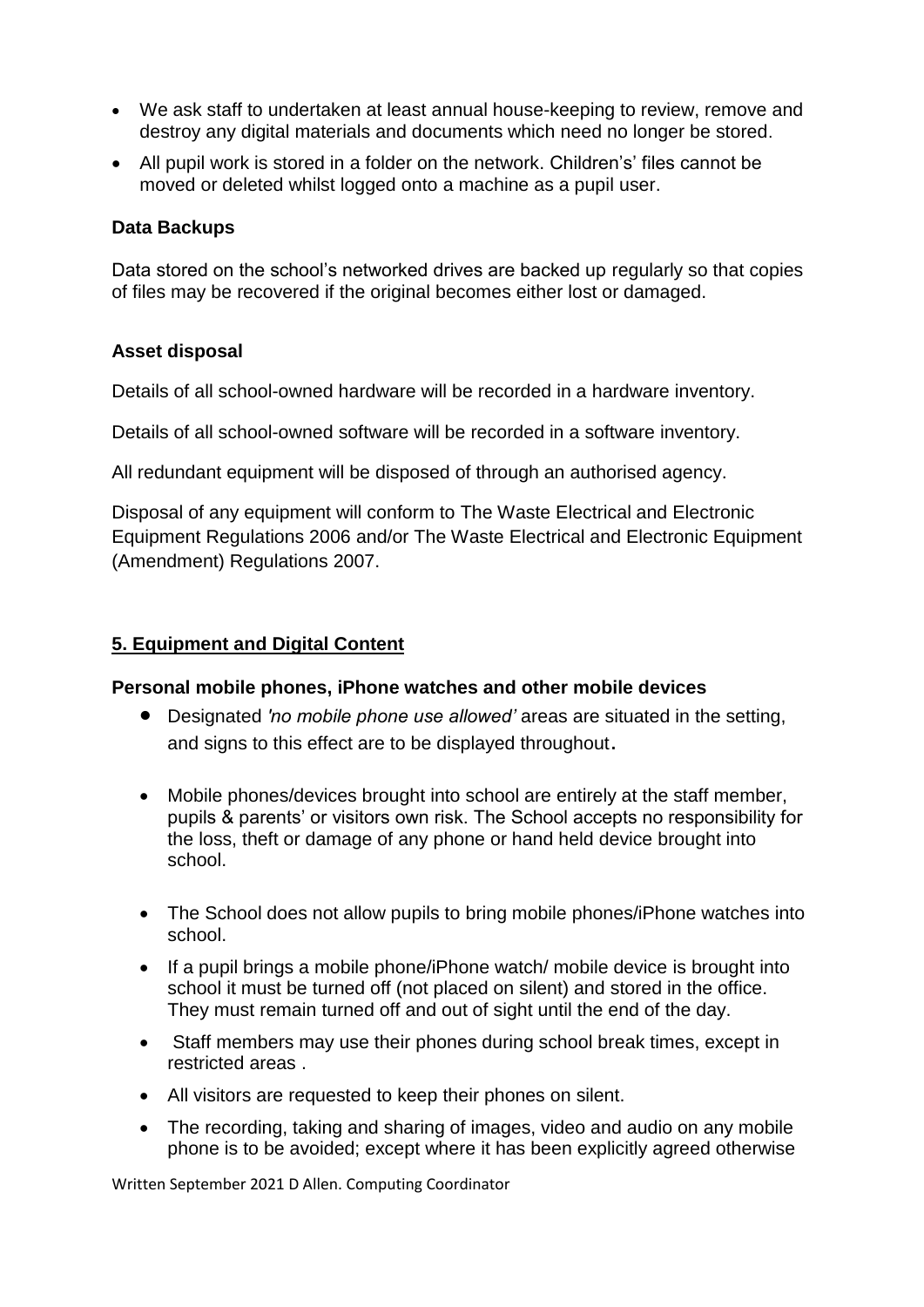by the headteacher. Such authorised use is to be monitored and recorded. All mobile phone/device use is to be open to scrutiny and the headteacher is to be able to withdraw or restrict authorisation for use at any time if it is to be deemed necessary.

- Where parents or students need to contact each other during the school day, they should do so only through the School's telephone. Staff may use their phones during break times. If a staff member is expecting a personal call they may leave their phone with the school office to answer on their behalf, or seek specific permissions to use their phone at other than their break times.
- Mobile phones and personally-owned devices will not be used in any way during lessons or formal school time. They should be switched off or silent at all times.
- Mobile phones and personally-owned mobile devices brought in to school are the responsibility of the device owner. The school accepts no responsibility for the loss, theft or damage of personally-owned mobile phones or mobile devices.
- The Bluetooth or similar function of a mobile phone should be switched off at all times and not be used to send images or files to other mobile phones.
- No images or videos should be taken on mobile phones or personally-owned mobile devices without the prior consent of the person or people concerned.

#### **Staff use of personal devices**

- Staff handheld devices, including mobile phones and personal cameras must be noted in school. Any permitted images or files taken in school must be downloaded from the device and deleted in school before the end of the day.
- Staff are not permitted to use their own mobile phones or devices for contacting children, young people or their families within or outside of the setting in a professional capacity, except in case of emergency. The headteacher should be informed of any such situations as soon as possible.
- Staff will be issued with a school phone where contact with pupils, parents or carers is required.
- Where staff members are required to use a mobile phone for school duties, for instance in case of emergency during off-site activities, or for contacting students or parents, then a school mobile phone will be provided and used. In an emergency where a staff member doesn't have access to a school-owned device, they should use their own device and hide (by inputting 141) their own mobile number for confidentiality purposes.